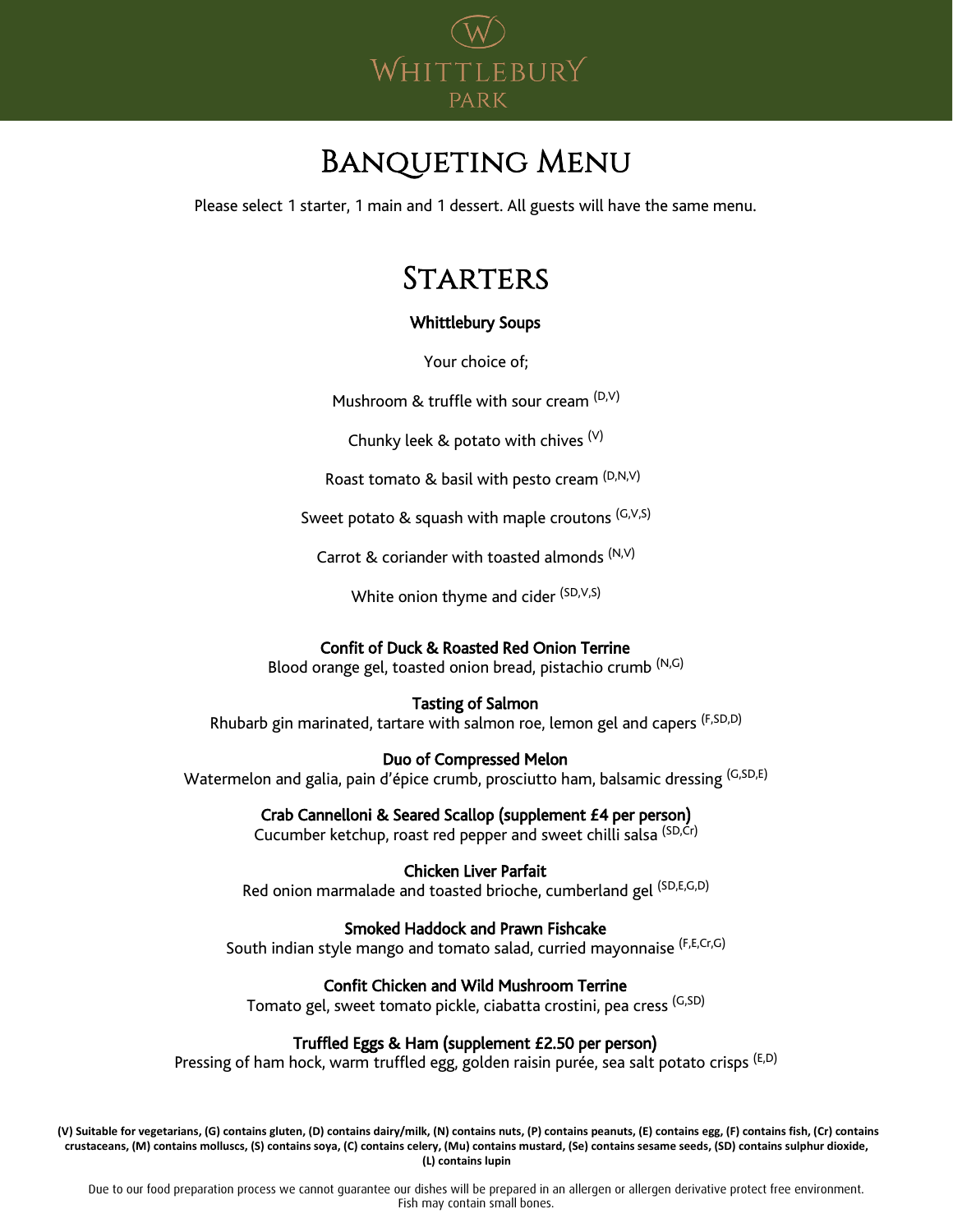

# Vegetarian and **VEGAN**

# Compression of Melon

Honey roasted fig, pain d'epice, strawberry and black pepper sorbet  $(G, E, V)$ 

#### Wild Mushrooms on Toast

Toasted sourdough, swiss cheese, caramelised sweet onions, crispy rocket, tarragon mayo <sup>(G,D,E,V)</sup>

#### Maple Glazed Halloumi

Salad of green beans, new potato, semi-dried cherry tomato, olive crumb and quail egg  $(E,D,V)$ 

# Pressed Goats Cheese and Sweet Potato

Terrine red pepper purée, olive tapenade toast (G,V)

#### Chilled Plum Tomato Pressing

Cream cheese & chive filled profiteroles (G,D,V)

## Goat's Cheese and Cucumber Cannelloni

Creamed goat's cheese, textures of beetroot, rye bread crisp (D,G,V)

# Artichoke (vegan)

Marinated artichoke salad, charred asparagus, vegan herb mayonnaise, pickled shimeji mushroom (SD)

## Tian of Vegetables (vegan)

Grilled pepper, aubergine and courgette, tomato jelly, olive crumbs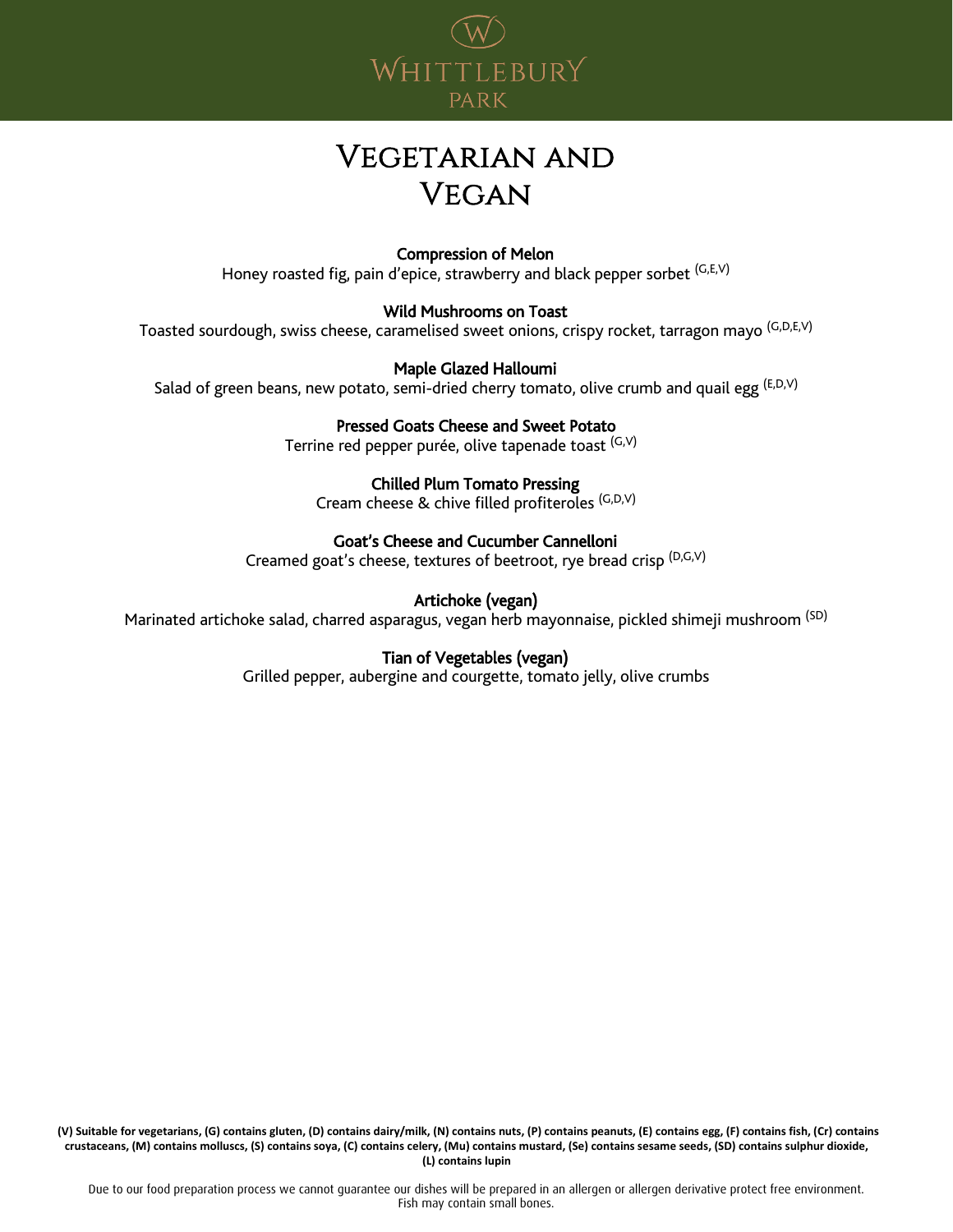

# Main course

# Honey Glazed Barbary Duck Breast

Anna potato, braised leek, burnt orange and baby onion jus <sup>(D,SD)</sup>

# Duo of Duroc Pork

Confit shoulder, crispy belly, crushed celeriac, grain mustard mash, apple cider café au lait (D,Mu,G,SD,C)

# Supreme of Chicken Wrapped in Prosciutto

Roast chorizo, basil mash, roasted red onion, grilled courgette, salsa verde dressing <sup>(D,G)</sup>

# Supreme of Chicken Topped Wild Mushroom Mousse

Scallion crushed potatoes, glazed carrots, french beans, madeira jus <sup>(SD,D,E)</sup>

# Roasted Corn Fed Chicken Breast (supplement £1.50)

Roasted gnocchi, crushed Peas, confit plum tomato, charred corn and shallot salsa <sup>(G)</sup>

# Pave of Scottish Salmon

Charred courgette, green beans, semi-dried tomato, lemon crème fraîche crushed new potatoes (F,D)

# Six Hour Slow Cooked Dijon Roast Rump of Beef

Thyme mashed potato, garlic green beans, chantenay carrots, button onion and mushroom sauce (Mu,D,SD)

## Pesto Marinated Loin of Cod

Wrapped in leek, orzo pasta cajun spiced risotto, lime and yoghurt dressing <sup>(F,D,N,Mu)</sup>

# Rosemary Roasted Rump of Lamb (supplement £3.50 per person)

Anna potato, green bean and courgette bundle, roasted heritage carrot, redcurrant & haricot bean jus <sup>(D,SD)</sup>

Seared Fillet of Seabass

Lemon, pea and fennel risotto, confit tomato and rapeseed dressing  $(F,D)$ 

# 28 Day Aged Medallions of Beef Fillet (supplement £5.50 per person)

Chateau potatoes, confit shallots, horseradish purée, wilted kale, port jus <sup>(SD,D)</sup>

# Slow Roasted Cornish Monkfish (supplement £2.25 per person)

Crab wonton, vegetable ragu, rosti potato with dill butter sauce (F,Cr,D,G)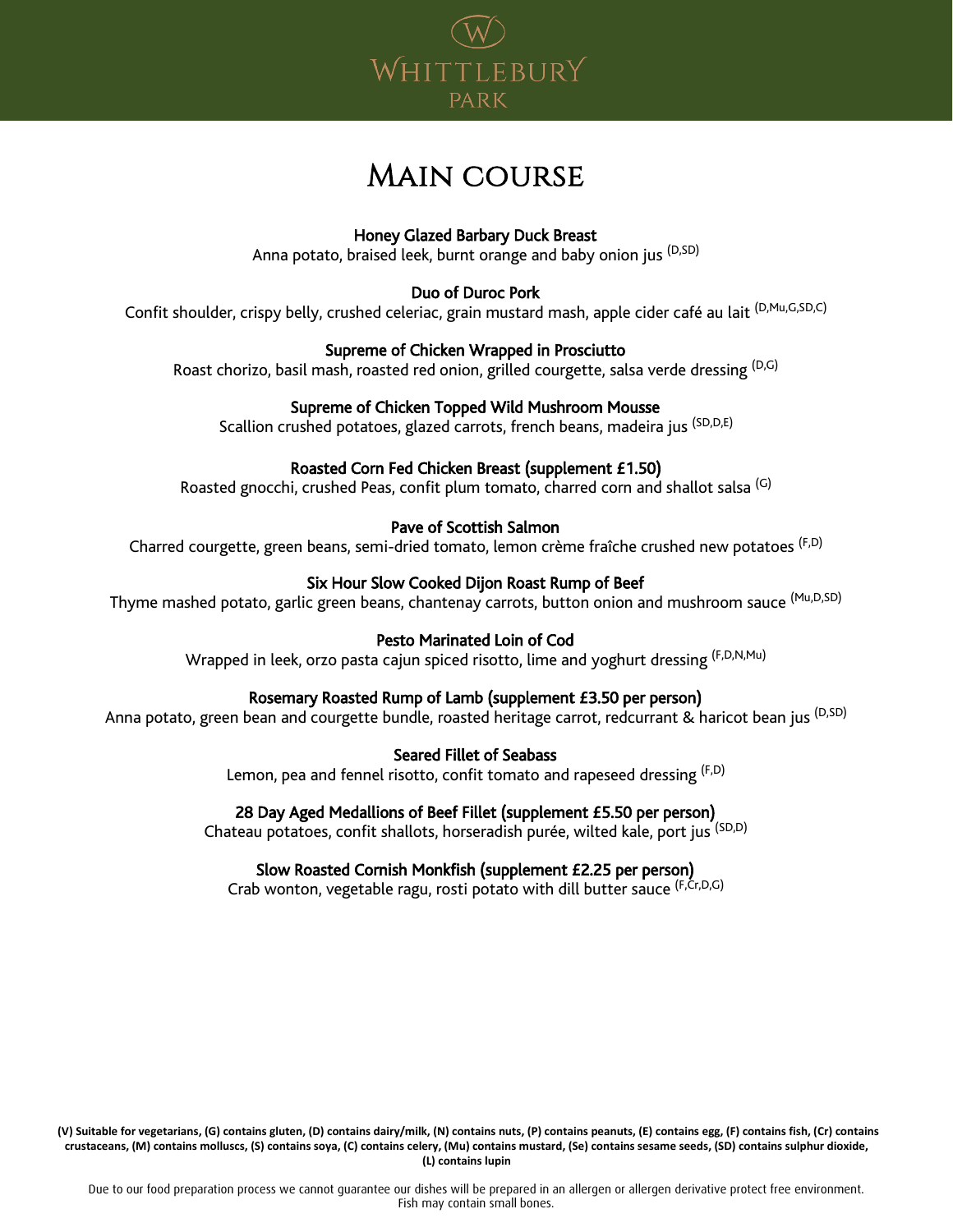

# Vegetarian and **VEGAN**

# Carrot and Courgette Charlotte

Filled with wild mushrooms spinach & feta cheese and basil cream (D.V)

## Pumpkin Tortellini

Salt baked celeriac, roast garlic purée, celeriac and pumpkin crisps, sage dressing  $(G, D, V, C)$ 

## Stuffed Beef Tomato

Filled with chick peas, halloumi cheese and persian style vegetable ragu, with fava bean salsa <sup>(D,V)</sup>

Pea & Mint Arancini Grilled asparagus, baby vegetables and truffle salad (G,D,E,V)

Butternut Squash, Cobblers Nibble & Shallot Tarte Fine Braised shallot, garlic purée, roquette salad (D,G,E,V)

## Broccoli and Almond Arancini (vegan)

Soy milk, grilled asparagus, roasted Beetroot (S,G)

#### Herb Gnocchi (vegan)

Wild mushroom gnocchi with roasted walnuts, spinach, carrot gel  $(G,N)$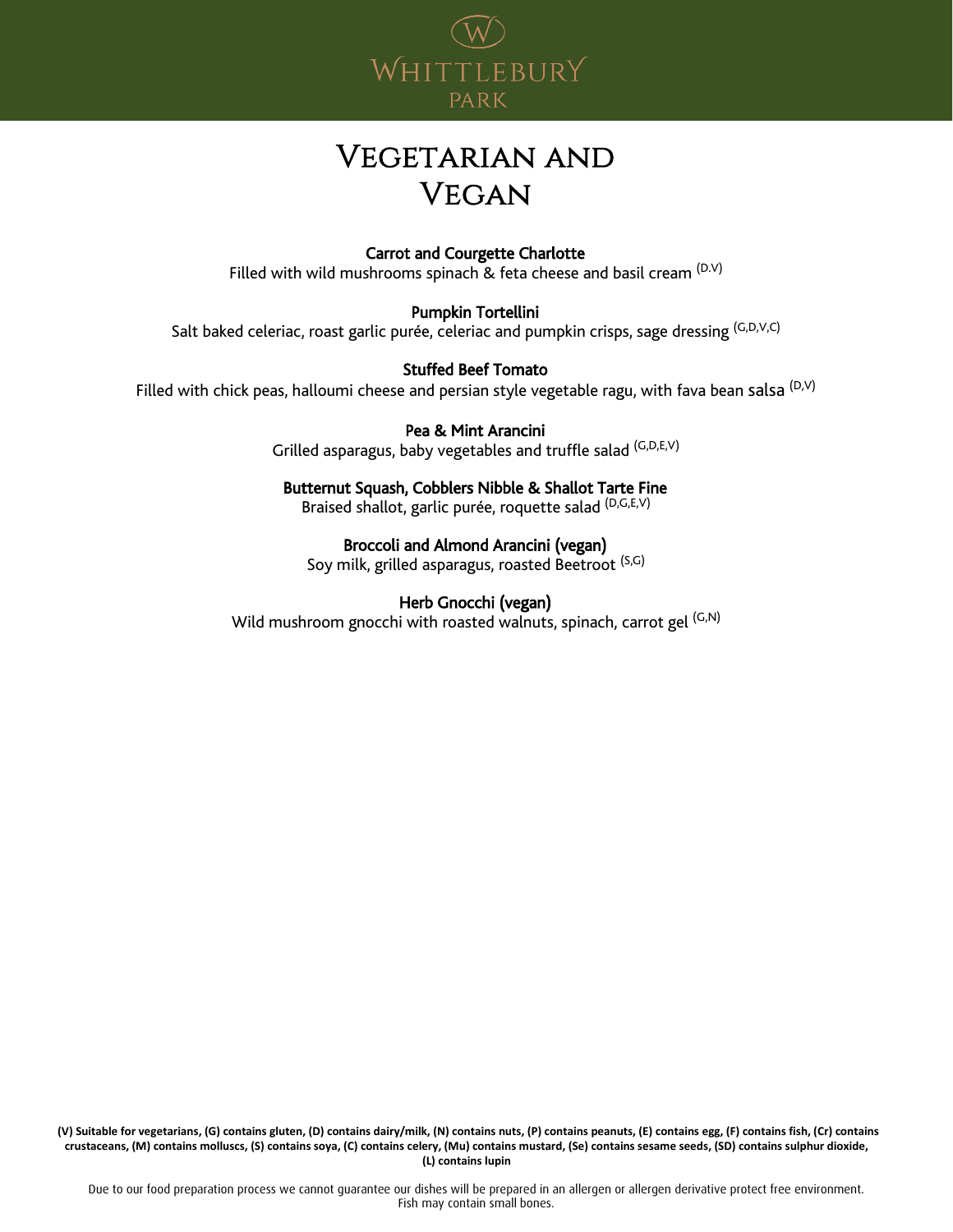

# **DESSERTS**

 Apple Crumble Cheesecake Cinnamon anglaise, red apple macaroon (G,D,E,N,)

Sticky Toffee Pudding Clotted cream and toffee ice cream, praline crumb (G,D,E,N,S)

# Strawberry & Crème Fraiche Cheesecake

Strawberry coulis mint macaroon (G,D,E,N)

Northamptonshire Cheese Blue cheese with truffle honey, cobblers nibble with grape chutney, oat cakes and apple <sup>(D,G,SD,C)</sup>

## Chocolate Indulgence (supplement £2.25 per person)

Dark chocolate truffle, milk chocolate & salted caramel macaroon, white chocolate tart & raspberry sorbet (G,D,E,N,S)

Croissant Butter Pudding Orange chocolate chip ice cream (G,D,E,S)

Glazed Lemon Curd Tart Raspberry sorbet, ginger snap shard (G,D,E)

Strawberry Eton mess Vanilla bean cream, italian meringue & mint jel (G,D,E,)

# Irish Cream Crème Brûlée

Crushed berries, almond praline (G,D,E,N)

## Salted Caramel Chocolate Brownie

With honeycomb and vanilla ice cream (G,D,S,E,S,)

# Cherry & Amaretti Panacotta with Biscotti Crisp (G,D,E,N,S)

# Malted Profiteroles

Filled with malted cream, finished with a minted milk chocolate syrup (G,D,S,N,E,V)